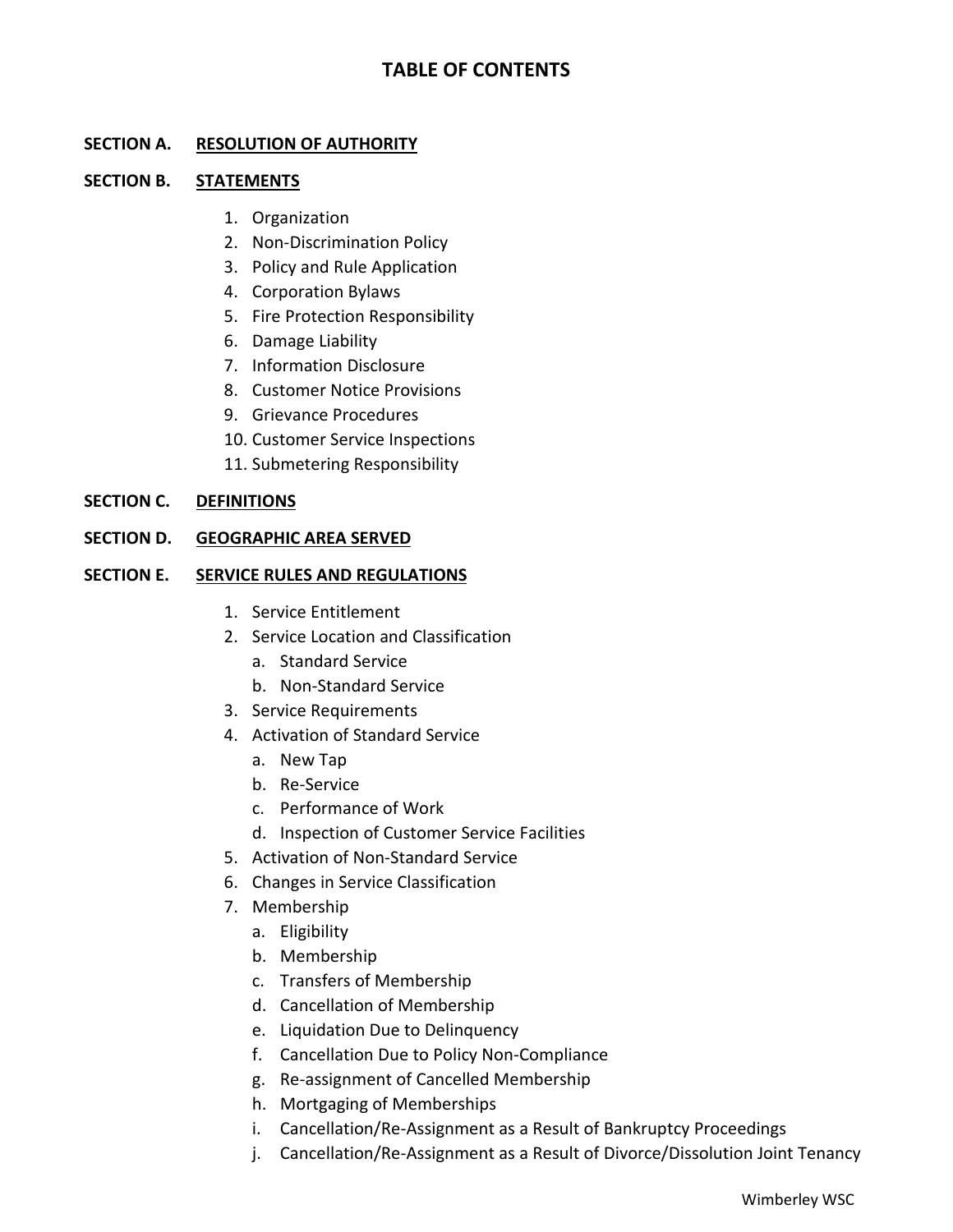- 8. Owners and Renters
- 9. Denial of Service
- 10. Applicant's or Transferee's Recourse
- 11. Insufficient Grounds for Refusal of Service
- 12. Deferred Payment Agreement
- 13. Charge Distribution and Payment Application
	- a. Service Availability Charge/Reserved Service Charge
	- b. Gallonage Charge
	- c. Posting of Payments
	- d. Forms of Payment
- 14. Due Dates, Delinquent Bills, and Service Disconnection Date
- 15. Rules of Disconnection of Service
	- a. Disconnection with Notice
	- b. Disconnection without Notice
	- c. Disconnection Prohibited
	- d. Disconnection on Holidays and Weekends
	- e. Disconnection Due to Utility Abandonment
	- f. Disconnection for Ill and Disabled
	- g. Disconnection of Master-Metered Accounts and Non-Standard Sewer Services
	- h. Disconnection of Temporary Service
- 16. Billing Cycle Changes
- 17. Back-Billing
- 18. Disputed Bills
- 19. Inoperative Meters
- 20. Bill Adjustment
	- a. Due to Meter Error
	- b. Due to Estimated Billing
- 21. Meter Tampering and Diversion
- 22. Meter Relocation
- 23. Prohibition of Multiple Connections to a Single Tap
- 24. Master Metered Account Regulations
- 25. Member's Responsibility
- 26. Re-Service Illustration

# **SECTION F. DEVELOPER, SUBDIVISION, AND NON-STANDARD SERVICE REQUIREMENTS Part I. General Requirements – All Types of Non-Standard Service Requests**

- 1. Corporation's Limitations
- 2. Purpose
- 3. Application of Rules
- 4. Non-Standard Service Application
- 5. Non-Standard Service Contract
- 6. Design
- 7. Dedication of Water System Extension/Improvements to WSC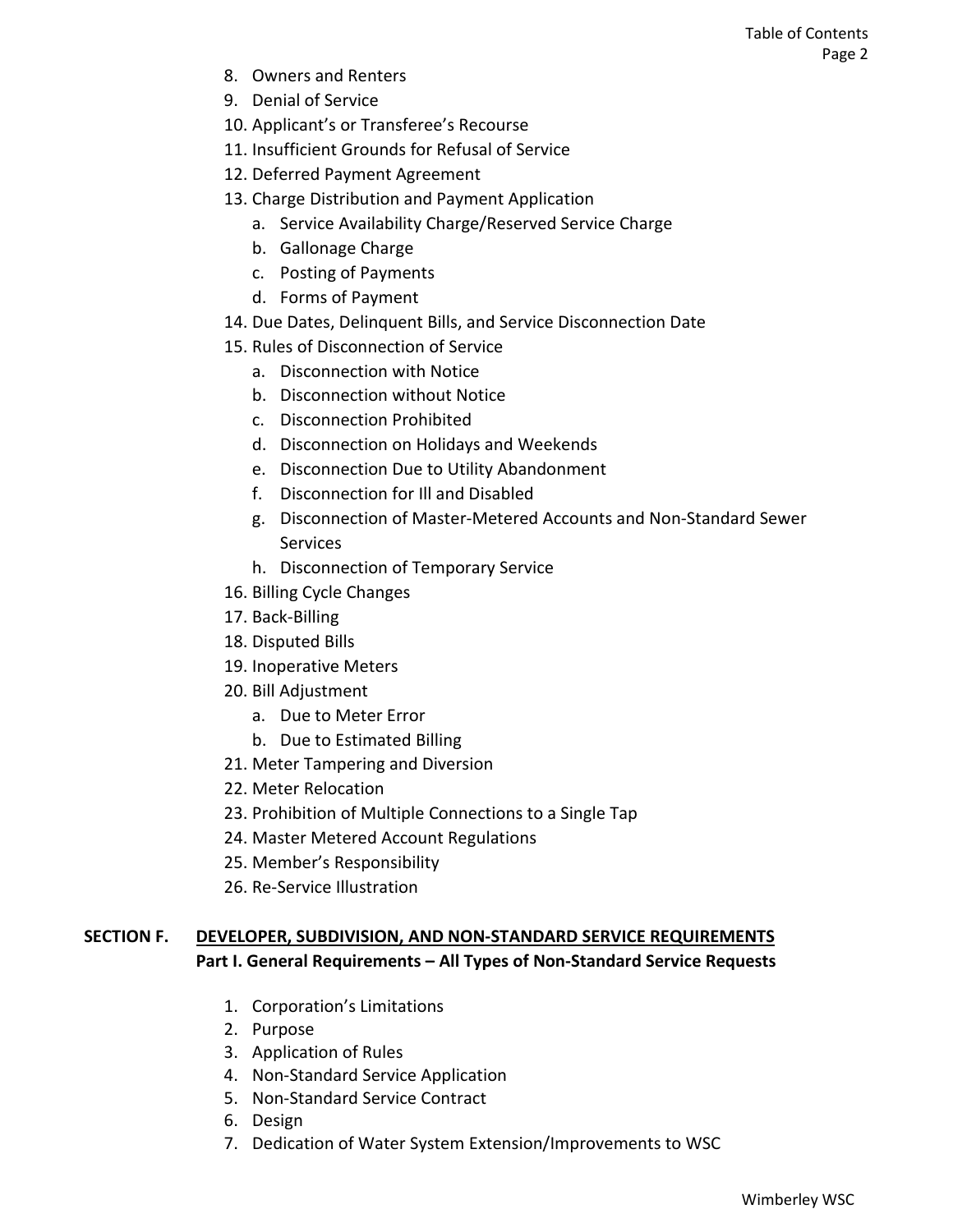- 8. Property and Right-of-Way Acquisition
- 9. Bids for Construction
- 10. Pre-Payment for Construction and Service
- 11. Construction
- 12. Construction of Facilities by Applicant Prior to Execution of Service Contract

# **Part II. Request for Service to Subdivide Property – Additional Requirements for Developers of Subdivisions**

- 1. Developer Required to Provide Detailed Information
- 2. Service within Subdivisions (Corporation's Obligation to Provide)
- 3. Service to Subdivisions of Fifty (50) Acres or More
	- a. Map and Description of Area
	- b. Time Frame
	- c. Level of Service (Quantity and Quality)
	- d. Manner of Service
	- e. Additional Information Requested by the Corporation
	- f. Copies of Approvals
	- g. Provide Sufficient Information
	- h. Current and Projected Service Demands
	- i. Expedited Certification
	- j. Corporation's Written Report
	- k. Additional Information
	- l. Extend Time for Review
- 4. Execution of Non-Standard Service Contract
- 5. Notice of Requirement to Comply with the Subdivision and Service Extension Policy
- 6. Public Notice of Subdivision Extension Policy

## **SECTION G. RATES AND SERVICE FEES**

- 1. Service Investigation Fee
	- a. Standard Service
	- b. Non-Standard Service
- 2. Membership Fee
- 3. Easement Fee
- 4. Installation Fee
	- a. Standard Service
	- b. Non-Standard Service
	- c. Standard and Non-Standard Service
- 5. Equity Buy-In Fee
	- a. Sample Calculation
	- b. Impact Fee
	- c. Sample Calculation
- 6. Monthly Charges
	- a. Service Availability Charge
		- 1) Water Service
		- 2) Sewer Service